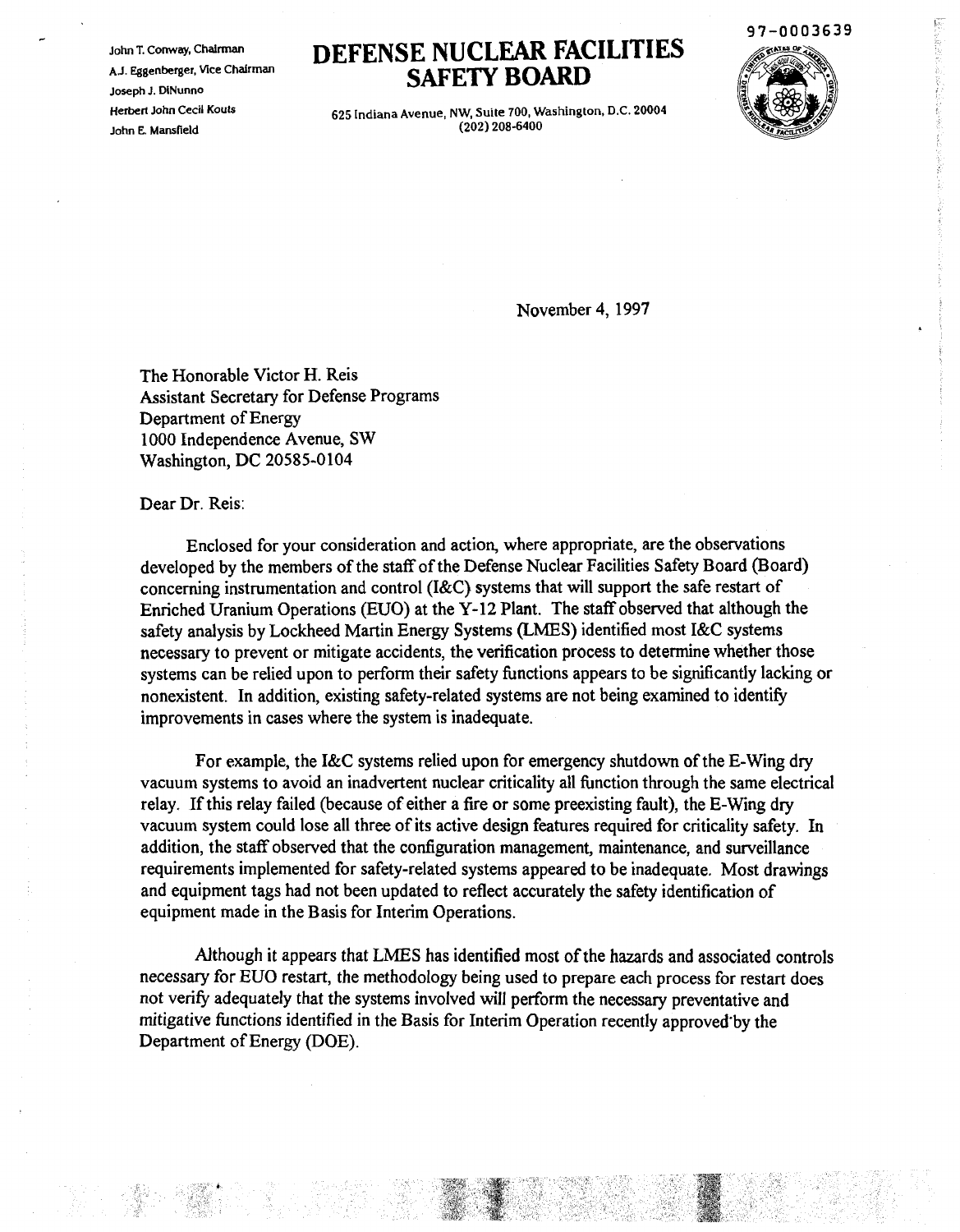The Honorable Victor H. Reis Page 2

The Board recognizes the importance of restarting EUO without undue delay. In the spirit of assisting DOE in its efforts to safely restart the operations in a timely manner, the Board requests a briefing by DOE and LMES on November 25 to address safety matters raised in this and previous correspondence and the progress being made to resolve safety-related issues.

Sincerely,

John P. Conway  $\ell$ Chairman

c: Mr. Gene Ives Mr. James Hall Mr. Mark B. Whitaker, Jr.

Enclosure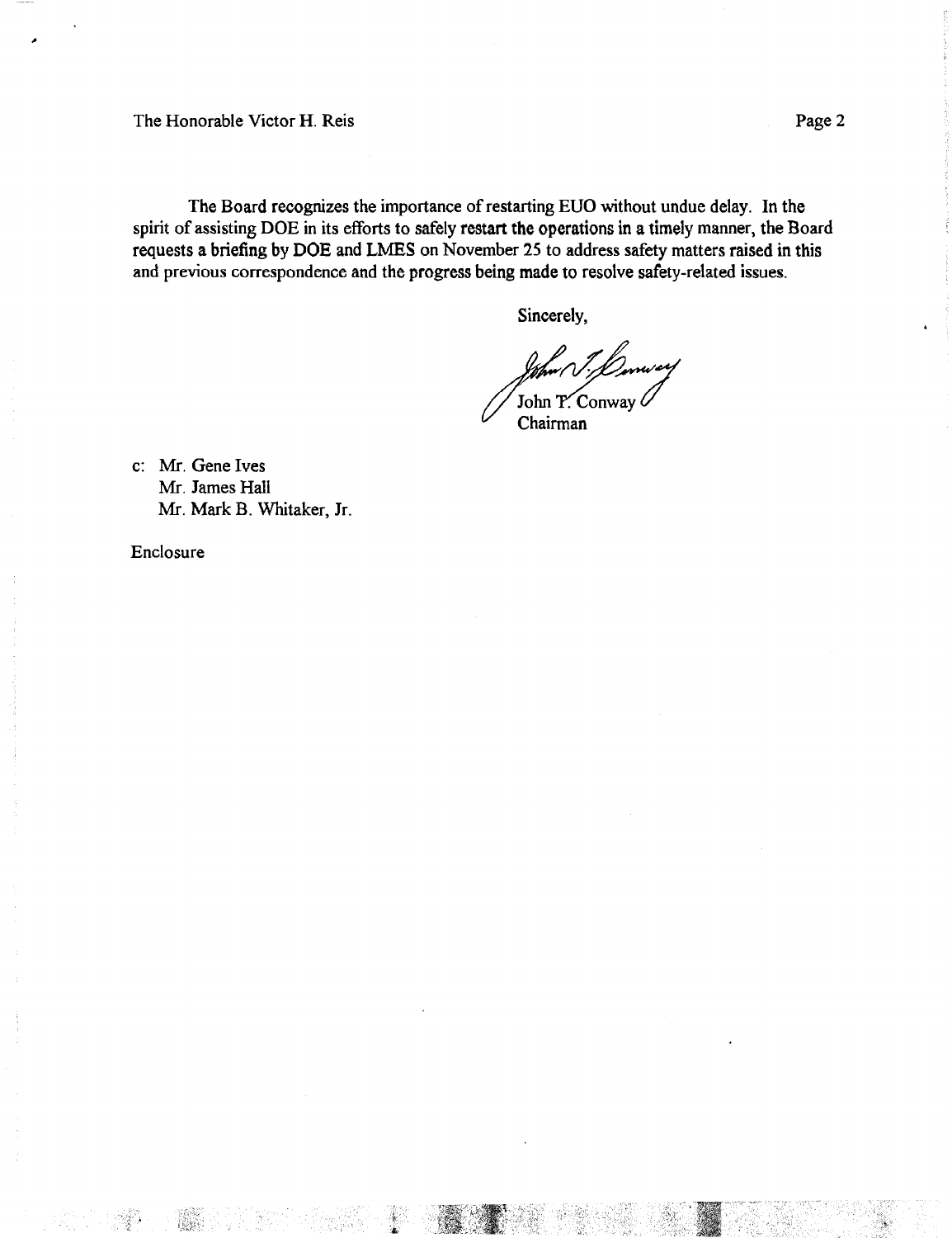## 97/3639

## DEFENSE NUCLEAR FACILITIES SAFETY BOARD

September 22, 1997

| <b>MEMORANDUM FOR:</b> | G. W. Cunningham, Technical Director                             |
|------------------------|------------------------------------------------------------------|
| <b>COPIES:</b>         | <b>Board Members</b>                                             |
| <b>FROM:</b>           | W. I. White                                                      |
| <b>SUBJECT:</b>        | Review of the Y-12 Plant, Building 9212 Complex, Instrumentation |

and Control Systems

This memorandum documents two reviews of the safety-related instrumentation and control (I&C) systems required to support Enriched Uranium Operations (EUO) restart in the 9212 Complex at the Oak Ridge Y-12 Plant. The first review was performed by members of the staff of the Defense Nuclear Facilities Safety Board (Board) W. L. Andrews, A. K. Gwal, and W. I. White during September 9-11, 1997. The second, which addressed maintenance and surveillance requirements of safety-related systems, was performed by W. L. Andrews and outside expert R. West during September 23-25, 1997.

Safety-Related I&C Systems. The staff's review of safety-related I&C systems supporting EUO restart indicated that the designation of a system as safety related has no meaning. As discussed below, there are no defined requirements for new safety-related systems; there has been little evaluation of the adequacy of existing safety-related systems; the procedures for preserving engineered controls are inconsistent, out of date, and poorly implemented; and no clear mechanism exists for feedback and improvement to allow reasonably achievable safety enhancements for existing safety-related systems.

*Identification ofI*&C *Systems Necessary to Prevent or Mitigate Accidents-.*With a few exceptions, Lockheed Martin Energy Systems (LMES) identified I&C systems relied upon to prevent or mitigate potential accidents in the Building 9212 Complex. Among the exceptions, LMES had not identified the Holden furnace flame management system as safety related prior to the staff's review, even though this system is clearly relied upon in the Basis for Interim Operations (BIO) to prevent explosions that might result in worker fatalities. During the staff's review, LMES proposed establishing appropriate controls for the safety functions ofthis system. This identification ofI&C systems important to safety, however, was adequate only from the perspective of systems evaluation in the BIO.

*Identification of Standards and Requirements for Safety-Related I&C Systems*-LMES safety personnel who briefed the staff stated that, although they had identified the I&C systems important to safety in the BIO, they had made no attempt to verify that those systems were able to perfonn their intended safety functions. In fact, LMES indicated to the staffthat no applicable design or equipment qualification requirements had been identified for safety-related systems.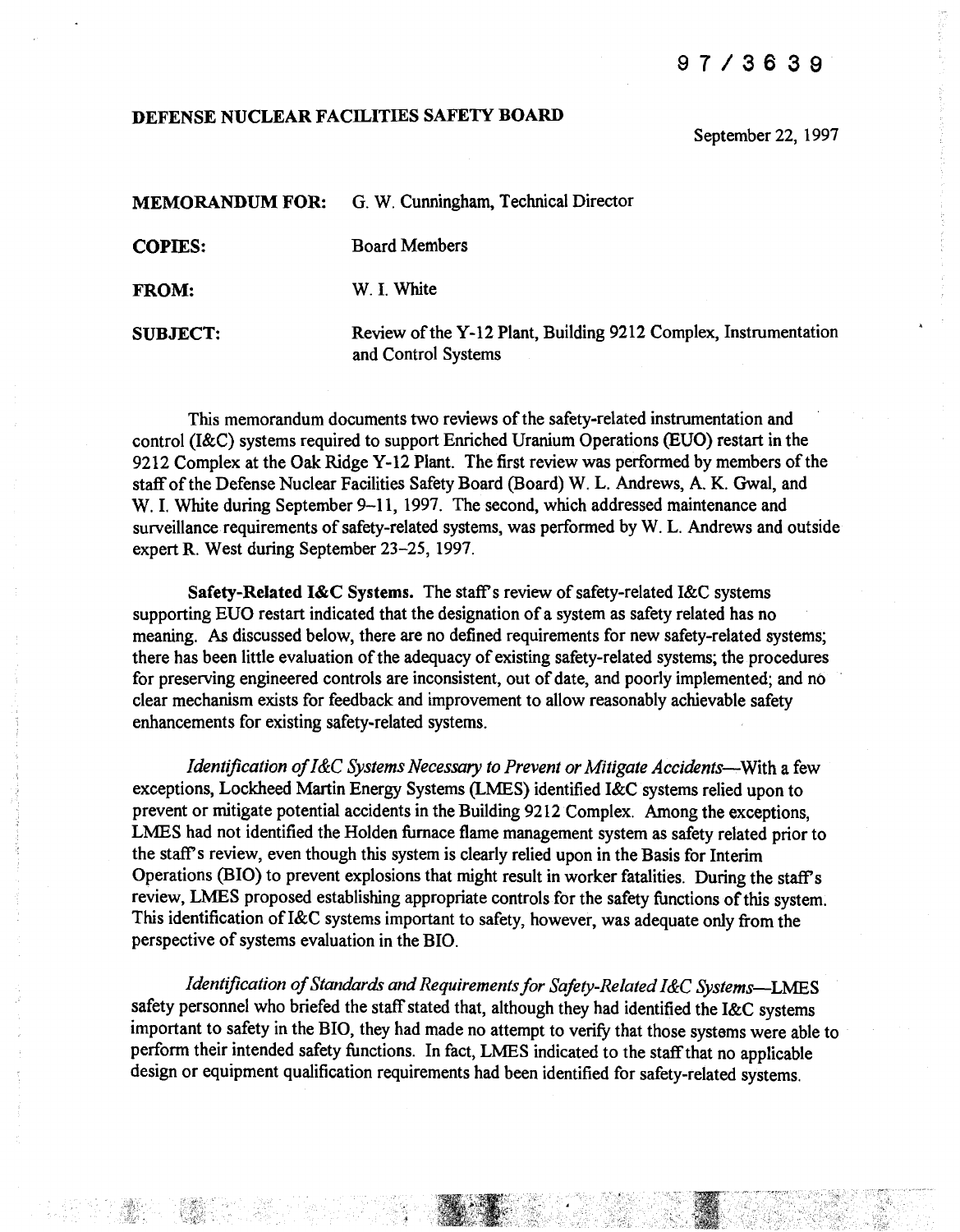Given this lack of specific requirements, LMES operations personnel had no design or performance criteria against which they could evaluate the adequacy of existing safety-related I&C systems. Although one would not necessarily expect the older I&C systems to meet current codes and standards, evaluation of the systems according to some defined criteria could lead LMES personnel to identify unacceptable vulnerabilities in existing designs, suggest design changes, or develop additional controls that would significantly improve the reliability or capability of those systems.

In reviewing the only I&C system for which LMES was able to support a design review, the staff noticed significant deficiencies in the design of safety-related circuits. In particular, the I&C systems relied upon for emergency shutdown of the E-Wing dry vacuum systems all function through the same electrical relay. The failure of this relay, which was not controlled in the LMES drawings viewed by the staff as equipment important to safety, could effectively bypass all of the active emergency Shutdown systems.

*Configuration Management, Surveillance, and Maintenance of Safety-Related Systems-Actions* to preserve engineered controls are not well defined and, in many cases, not up to date. Several references were provided to the Board's staffin response to questions, but they were found to be inconsistent and sometimes out of date. Specific staff observations on the preservation of engineered controls are summarized below:

- There is no clearly defined and well-implemented program for configuration management for EUO. The requirements for identifying safety-related items are inconsistent and often out of date. Chapter 18, paragraph C.16 ofthe *Nuclear Operations Conduct of Operations Manual* requires a special marking of safety-class items, which is to include a red star. No similar marking of safety-significant systems is required. Engineering Standard ES-0.1-2, *Safety System Component Identification,* provides direction for marking of safety system components on engineering documents, but does not distinguish between safety-class and safety-significant systems. Most drawings and equipment tags have not been updated to reflect accurately the safety identification of equipment set forth in the BIO. Those drawings that have been updated are not accurate. For instance, the updates to the E-Wing dry vacuum failed to identify the single key relay used for emergency shutdown as being important to safety.
- Surveillance requirements for safety-related systems appear to have little technical basis. For example, the surveillance periodicity for the level detection circuit (or subsystem) of the E-Wing dry vacuum system (as defined in the *Building* 9212 *Operational Safety Requirements* recently approved by the Department of Energy [DOE]) has decreased by a factor of 4 (annually vs quarterly) from one previous surveillance requirement. Based on discussions with safety analysis personnel, this change appears to have no technical justification.

2